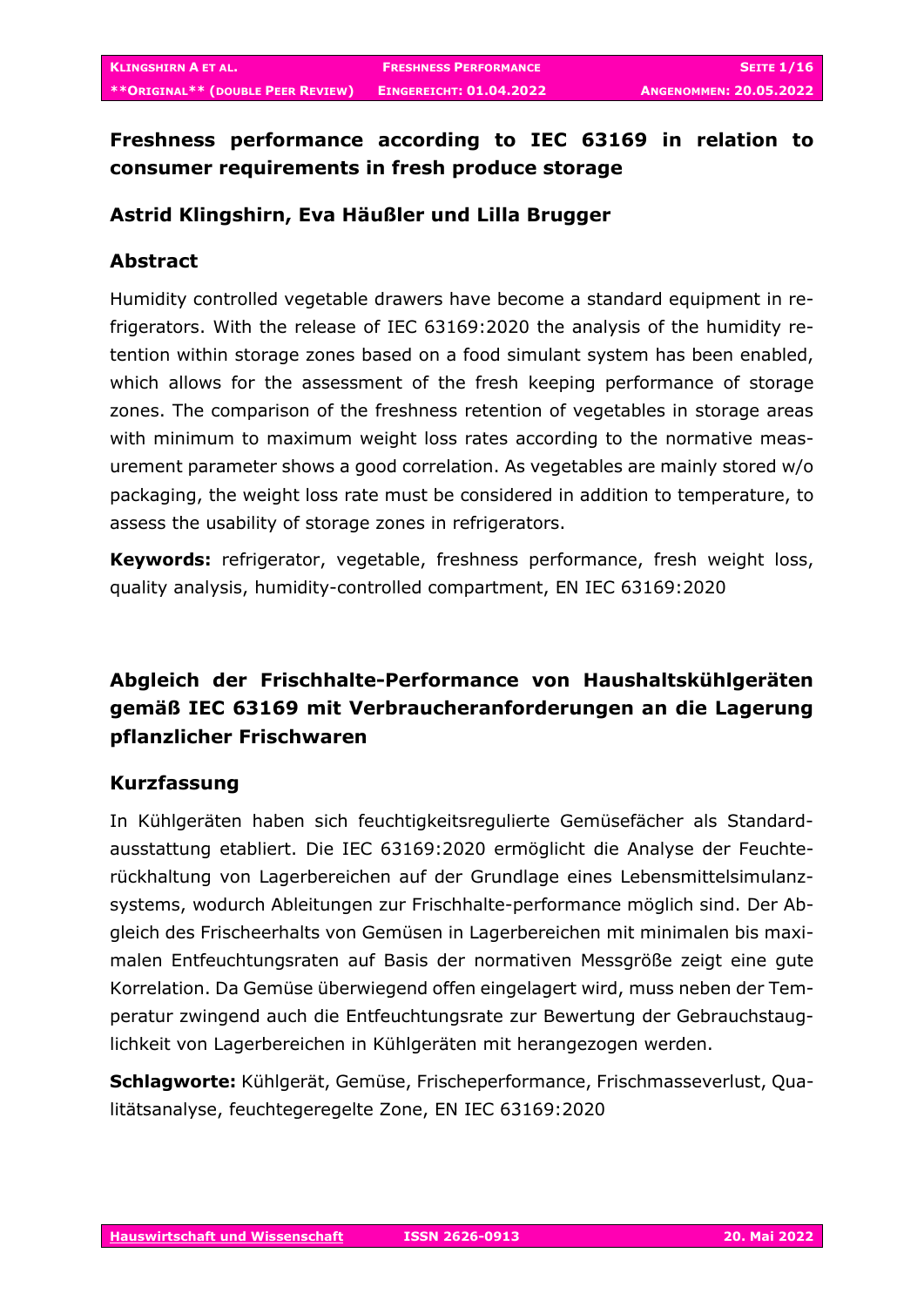**Freshness performance according to IEC 63160 in relation to consumer requirements in fresh produce storage**

# **Astrid Klingshirn, Eva Häußler und Lilla Brugger**

# **Introduction**

The average per capita food loss in Germany is 75 kg (2021 data), of which 30 % is avoidable. Inadequate storage at all stages of the food chain, including households, is one of the key contributing factors, especially when it comes to fruit and vegetable losses. Fresh produce losses amount to 34 %, representing the largest food loss share, with an avoidable waste intensity of 13% (De Laurentis et al. 2018, Deutsche Welthungerhilfe 2022, Kemna R & van Holsteijn F 2017). Chilled storage, along with proper further storage parameters, including storage atmosphere and handling parameters, are essential. This also includes hygiene aspects, as well as sensitive product handling, to avoid mechanical damage. Long term storage of highly perishable horticultural products mostly requires low temperatures (0 to 4 °C), in combination with a high relative humidity ( $> 95$ %). Just by controlling these parameters, along with air circulation around the product, the driving forces in deterioration, namely microbial decay, respiration activity and transpiration losses, can be properly controlled. Provided that the storage conditions are optimal, a storage time gain of up to 26 % can be realized for broccoli and even up to 49 % for lettuce in comparison (El-Ramady et al. 2014, Kemna & Holsteijn 2017).

# **Transpiration loss as key deterioration parameter of fruit and vegetables in chilled storage**

The consumer demand for high quality fruit and vegetables has increased sharply throughout recent years. If fruit and vegetables show external defects or do not conform to trade class requirements, they are discarded and do not even reach supermarkets. Thus, consumers have elevated expectations in fruit and vegetable quality, starting from the selection process and continuing to quality retention in storage. This is further pushed by the increasing importance of plant-based nutrition styles, along with the desire for a more sustainable lifestyle (Nutrition Hub 2021, Industrieverband Agrar e. V. 2013).

As fruit and vegetables are highly perishable products, with their metabolism being active post-harvest, quality changes and spoilage are inevitable. This includes obvious deterioration effects such as changes in texture, colour, odour, and taste. The storage factors temperature, humidity, air movement and atmosphere composition influence deterioration in storage (Herppich et al. 2010, Klingshirn et al. 2019).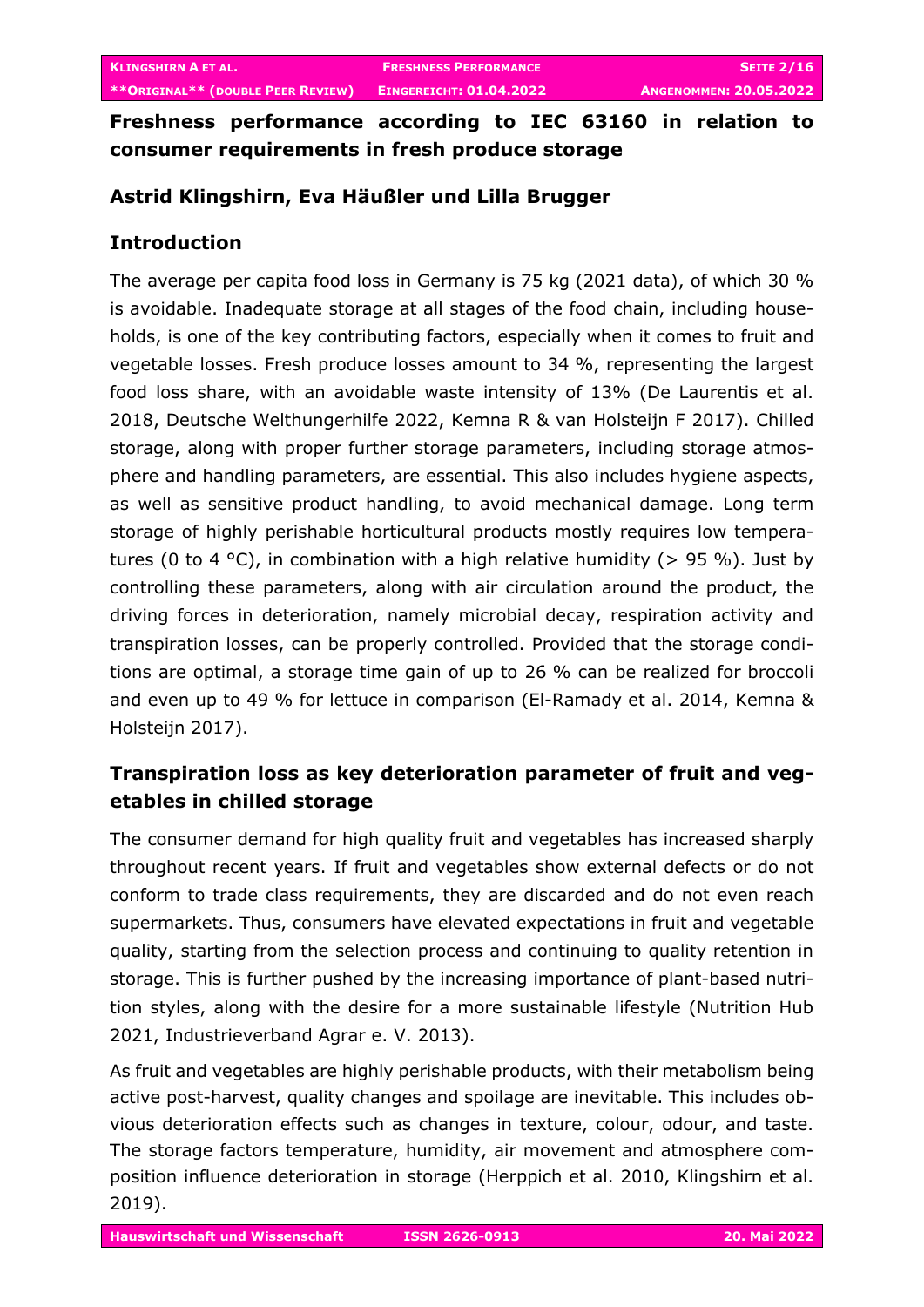The temperature of the postharvest environment has the greatest impact on the shelf life of stored goods, as low temperature depresses the metabolic activity of the product itself, biochemical deterioration processes and the activity of microorganisms (Herppich et al. 2010). Not only temperature, but also humidity has a significant effect on postharvest shelf life. Plants that are separated from the parent plant cannot replenish water lost by transpiration and respiration, as the two basic water loss mechanisms in storage (Bartz & Brecht 2003).

The difference in water vapor pressure between the product surface and its environment is the driving force for water loss of the product. The (water) vapor pressure deficit (VPD) is defined as the difference in water activity of the product and the water activity of the atmosphere surrounding it. With a given product-specific transpiration coefficient and the VPD, the expected water loss can be estimated. One can assume that the vapor pressure on the product surface equals the saturation vapor pressure on its surface, as fresh goods normally have a high-water content. Considering the above assumptions, the water loss - or more detailed the transpiration rate of said goods is proportionally related to the VPD:

#### $transpiration\ rate = transition\ coefficient\ \cdot VPD$

Transpiration is understood as the transport of moisture through the skin of a fruit or a vegetable product, the evaporation of the moisture from the commodity surface and the transition of the moisture to the environment by convection mechanism. At temperatures below 4 °C transpiration losses are the dominating factor in fresh weight loss (FWL), amounting to  $\sim$ 90 % of the total loss. The remaining 10 % of weight loss are caused by respiration. Transpiration coefficients can vary widely within the same crop or even within one single cultivar. The reasons for these different rates are pre-harvest factors as well as post-harvest handling parameters like mechanical damages, microbial contamination, or cool-down technology and rate (Bartz & Brecht 2003).

For many fruits and vegetables even a minor water loss of 3-10 % causes a major quality loss, becoming predominantly obvious by a loss of crispness and discoloration (El-Ramady et al. 2014, Kays & Paull 2004).

## **Performance analysis of humidity control systems in refrigerators**

Refrigerator manufacturers come up to the growing demand of consumers in providing improved storage conditions for fruits and vegetables. Vegetable compartments on the market come along with a high variety of humidity control systems. Within chill compartments, with storage temperatures close to 0 °C, separate storage zones for vegetables and fruit, including humidity control functions, have become a market standard.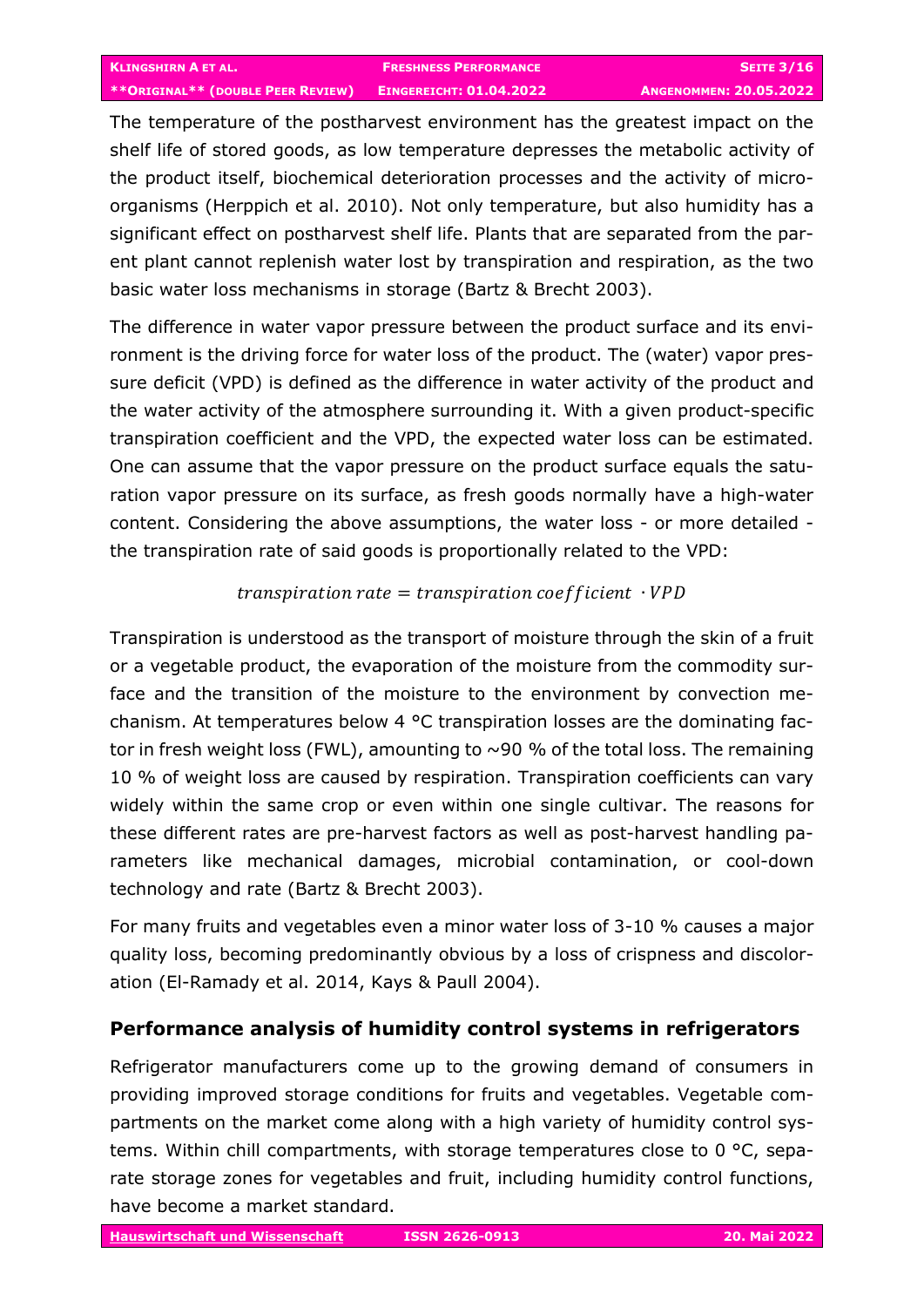With growing numbers of dynamic cooled refrigerators, in which - depending on the cooling circuit layout - humidity levels can be as low as 30 % rH, additional humidity control options for fruits and vegetables, which are typically stored without packaging, are decisive (WRAP 2008). Several previous studies have already investigated the effect of humidity-controlled vegetable drawers in refrigerators with different cooling circuit designs and storage zone layouts, showing a substantial shelf-life extension in optimum humidity and temperature conditions, which represents a considerable advantage for consumers (Klingshirn et al. 2019).

For consumers it is crucial to be able to already assess the performance parameters of a refrigerator storage system upon purchasing, which can hardly be managed just by visual inspection or manufacturer marketing claims. With the release of IEC 63169:2020 an analysis method has been established, that allows for analysis of the freshness performance of humidity-controlled storage zones: The measurement of transpiration losses of fresh produce in storage is enabled, based on a food simulant system. The simulant, consisting of a water filled test tray with 18 test sheets, simulates the transpiration loss of leafy vegetables.

The analysed weight loss rate [g / 24 h] of the test tray provides the water loss and thus the transpiration loss of the stored goods, giving further information on the tested refrigerator test zones and its humidity retention functionality. The higher the weight loss rate, the more water a product losses, resulting in a shorter storage time. The repeatability and reproducibility of the analysis approach of EN IEC 63169:2020 and the correlation to leafy vegetables has been proven. Spinach, as a leafy vegetable, has been used for the simulations, due to its high transpiration rate, representing a highly perishable vegetable (Klingshirn et al. 2020, Wucher et al. 2021).

A further differentiation of weight loss rates of other vegetables is required in order to be able to evaluate the performance range of available technologies. The measured weight loss rate values have not yet been translated into evaluation parameters that can be used by consumers.

The present study examines the quality evolution and maximum shelf life of different vegetables and a mixed vegetable load in vegetable drawers, covering a broad spectrum of weight loss rates according to IEC 63169:2020, ranging from 0.5 g / 24 h to 16 g / 24 h. The main focus is on comparing the weight loss rate categories of the different test zones with the quality loss of the stored products within the very same test zones. Based on this, an evaluation of the consumer benefit of the storage systems can be derived, with regard to quality retention and storage time.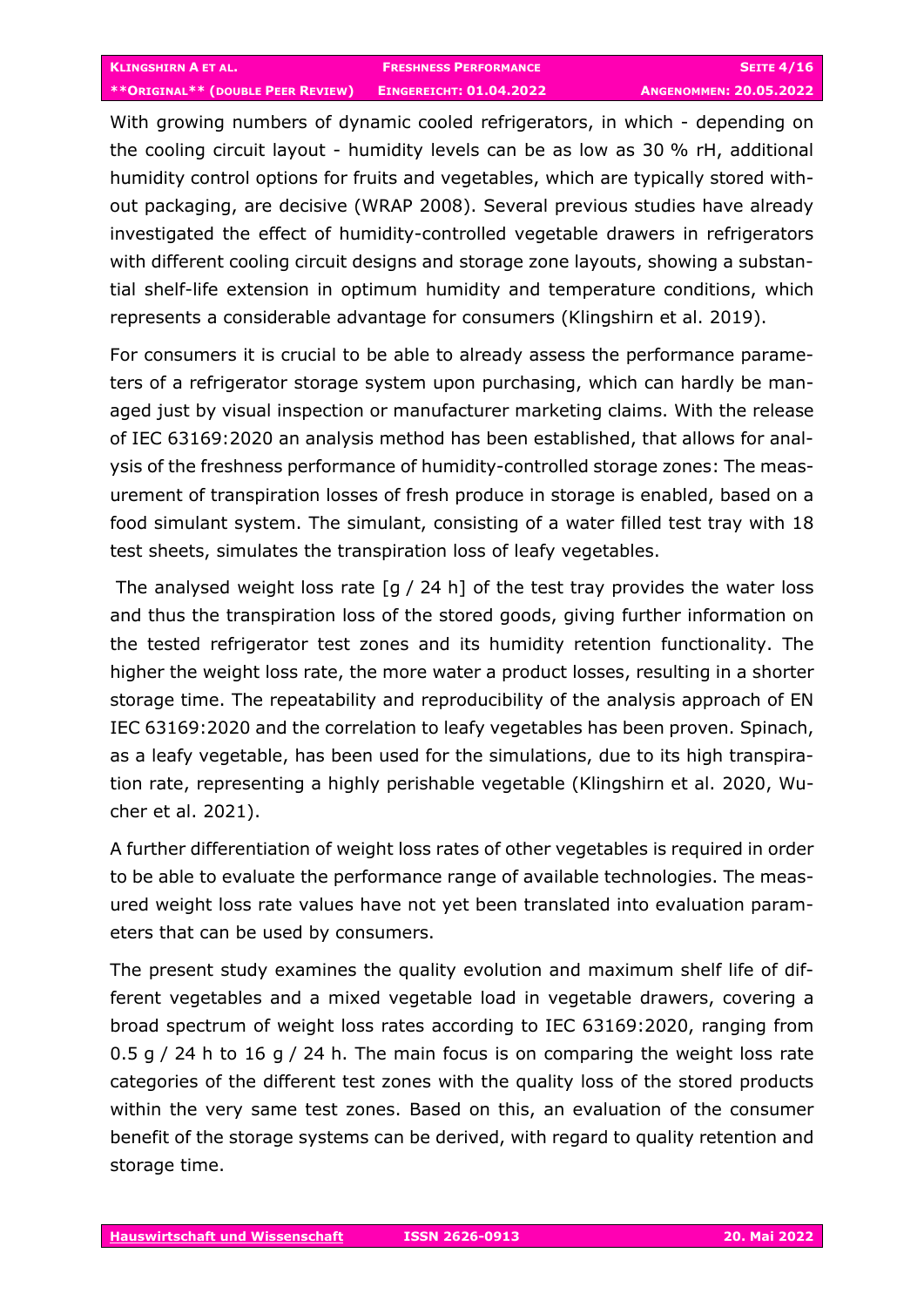In order to consider typical consumer behavior and expectations to a sufficient extent, a consumer survey on the storage behavior of fruit and vegetables is carried out in advance, focusing on storage duration, storage quantities, packaging status and the range of variation of stored commodities.

# **Material and Methodology**

## **Consumer survey on fruit and vegetable storage in refrigerators**

The online survey is conducted for a 15-day period in August 2021, using SoSci Survey. The survey is conducted without further quota specifications and distributed within Germany, using the Albstadt-Sigmaringen University mailing list, as well as professional networks with relevant specialist groups (XING, Deutsche Gesellschaft für Hauswirtschaft e. V.) and social media platforms (Facebook, LinkedIn), with a total of 291 participants. The overall 13 query clusters are divided into four sections: Fruit and vegetable purchasing behavior, filling level of the vegetable drawer, packaging status in storage and stored fruit and vegetable varieties. In addition, the participants are asked to upload a photo of their actual vegetable drawer load (return rate: 26 %), to further specify and compare load, storage variety and packaging status. The evaluation of the consumer survey consists of two parts: Data from the online survey ( $n = 291$ ) and data derived from the uploaded photos ( $n = 75$ ). The descriptive analysis of the transmitted data is done using Excel Professional Plus 2016.

## **Weight loss and vegetable quality evolution analysis**

In a pre-analysis eight vegetable drawers, covering the range of 0.5 to 16 g / 24 h according to IEC 63169:2020, are identified. These test zones are supposed to be representative for the range of typical refrigerator test zones, covering static and dynamic cooled cooling technologies. The basic weight loss rates are determined in a triple approach, using one test tray per test zone with 18 test sheets and a filling of 600 g  $\pm$  50 g of pre-cooled distilled water. The reference value of 0.5 g / 24 h is implemented by storing the test tray in a hermetically sealed plastic box, the maximum value of 16 g / 24 h is realized by openly storing the test tray in a refrigerator compartment, simulating the worst-case approach. Higher rates of up to 50 g / 24 h have been reported, yet based on pre-tests, the impact of weight loss rates of > 20 g / 24 h have not shown differentiable effects in produce quality loss compared to 16 g / 24h.

All refrigerators being evaluated have a manufacturing date from 2017 onwards. The temperature control of the appliances is adapted to assure a temperature of 4 °C ( $\pm$  1.6 K) within the test zones. The following table provides the key information on the analysed test zones, including the cooling technology layout, storage climate parameters and weight loss rates according to IEC 63169:2020.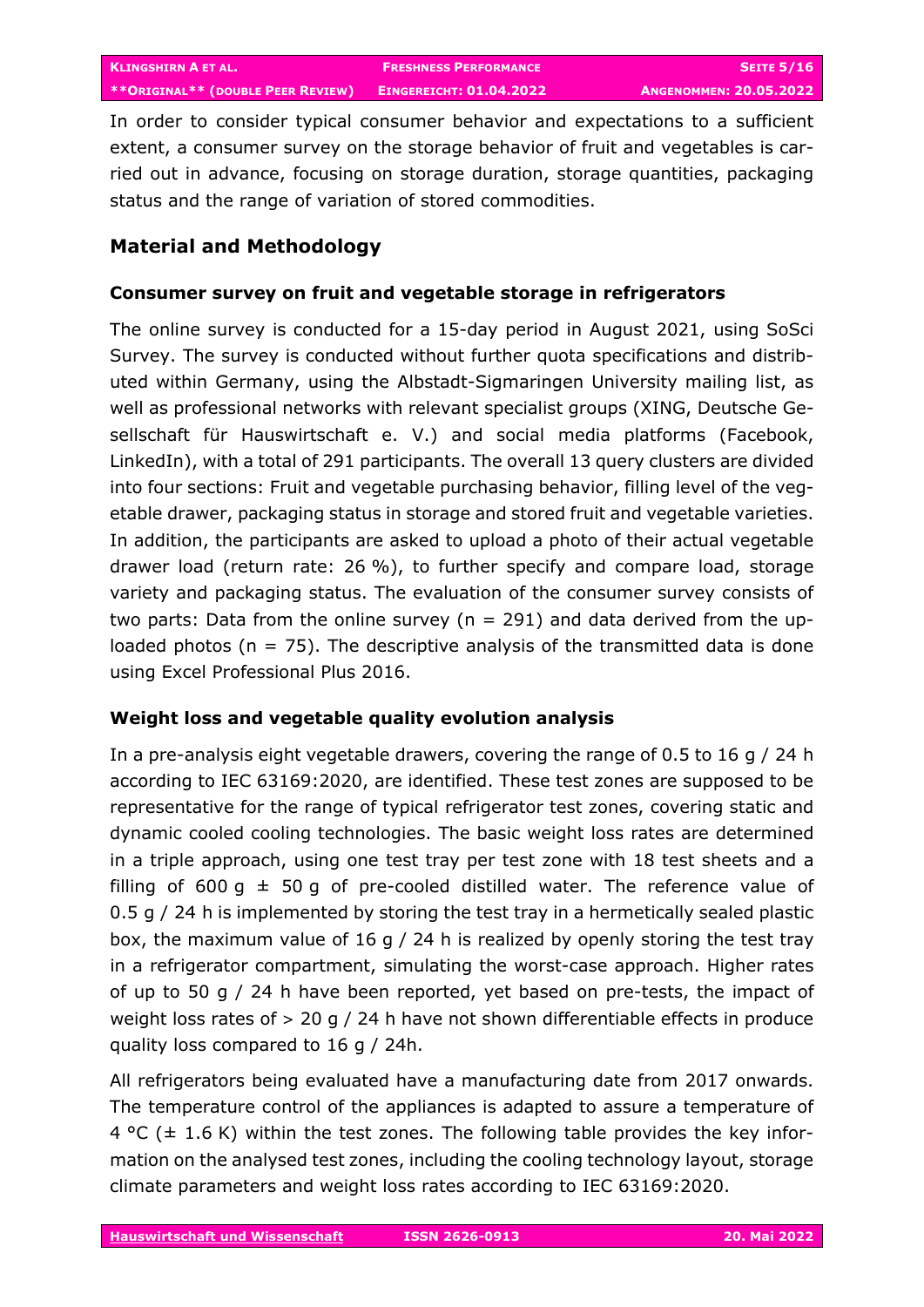Table 1: Specification of analyzed test zones and corresponding mean values (MV) und standard deviations (SD) of storage temperature (T) and relative humidity (rH)

| <b>Weight</b><br>loss ac-<br>cording to<br><b>IEC 63169</b><br>[g / 24 h] | <b>Cooling</b><br>technology<br>layout | <b>Type of</b><br>test zone        | <b>Test</b><br>zone<br>$vol-$<br>ume<br>[L] | $\mathbf T$<br>(MV)<br>[°C] | $\mathbf T$<br>(SD)<br>[°C] | <b>rH</b><br>(MV)<br>[%] | rH<br>(SD)<br>[%] |
|---------------------------------------------------------------------------|----------------------------------------|------------------------------------|---------------------------------------------|-----------------------------|-----------------------------|--------------------------|-------------------|
| 0.5                                                                       | Dynamic<br>cooled                      | Airtight box                       | 10.6                                        | 4.0                         | 0.3                         | 100                      | 1.4               |
| $\mathbf{1}$                                                              | Dynamic<br>cooled                      | Vegetable<br>drawer                | 20.9                                        | 4.1                         | 0.7                         | 97                       | 5.2               |
| 3                                                                         | Static cooled                          | Vegetable<br>drawer                | 35.2                                        | 4.2                         | 0.5                         | 93                       | 3.3               |
| $\overline{4}$                                                            | Static cooled                          | Vegetable<br>drawer                | 37.0                                        | 5.2                         | 0.4                         | 89                       | 6.6               |
| $\overline{7}$                                                            | Dynamic<br>cooled (Full<br>No Frost)   | Vegetable<br>drawer                | 37.0                                        | 3.8                         | 0.5                         | 84                       | 7.5               |
| 11                                                                        | Static cooled                          | Refrigera-<br>tor com-<br>partment | 260.0                                       | 4.0                         | 0.7                         | 82                       | 13.1              |
| 13                                                                        | Static cooled                          | Vegetable<br>drawer                | 37.0                                        | 5.6                         | 0.4                         | 86                       | 7.6               |
| 16                                                                        | Static cooled                          | Refrigera-<br>tor com-<br>partment | 187.0                                       | 5.4                         | 0.4                         | 87                       | 9.4               |

In each test zones 3 types of vegetables, covering different transpiration rates, are stored as a single variety load, based on the test approach of IEC 63169:2020. For each vegetable four measurement runs are performed, with two sets of the same vegetables from different raw material batches being stored in parallel.

Next to that, a mixed load is analysed to evaluate the impact of an increased test zone load and the quality evolution of further vegetable varieties, as typically found in consumer reality: 4 types of vegetables are stored in parallel in a double approach. In mixed load storage a volume adaption is implemented by proportionally decreasing the load (Table 2).

All vegetables are bought in local retail and stored packaged at 4 °C prior to further sorting (to ensure the same output quality) and distribution to the test zones. All vegetables (except broccoli) are stored in open plastic trays to prevent product damage whilst handling. The storage time is adapted to the typical consumer storage periods and typical shelf-life values in chilled storage.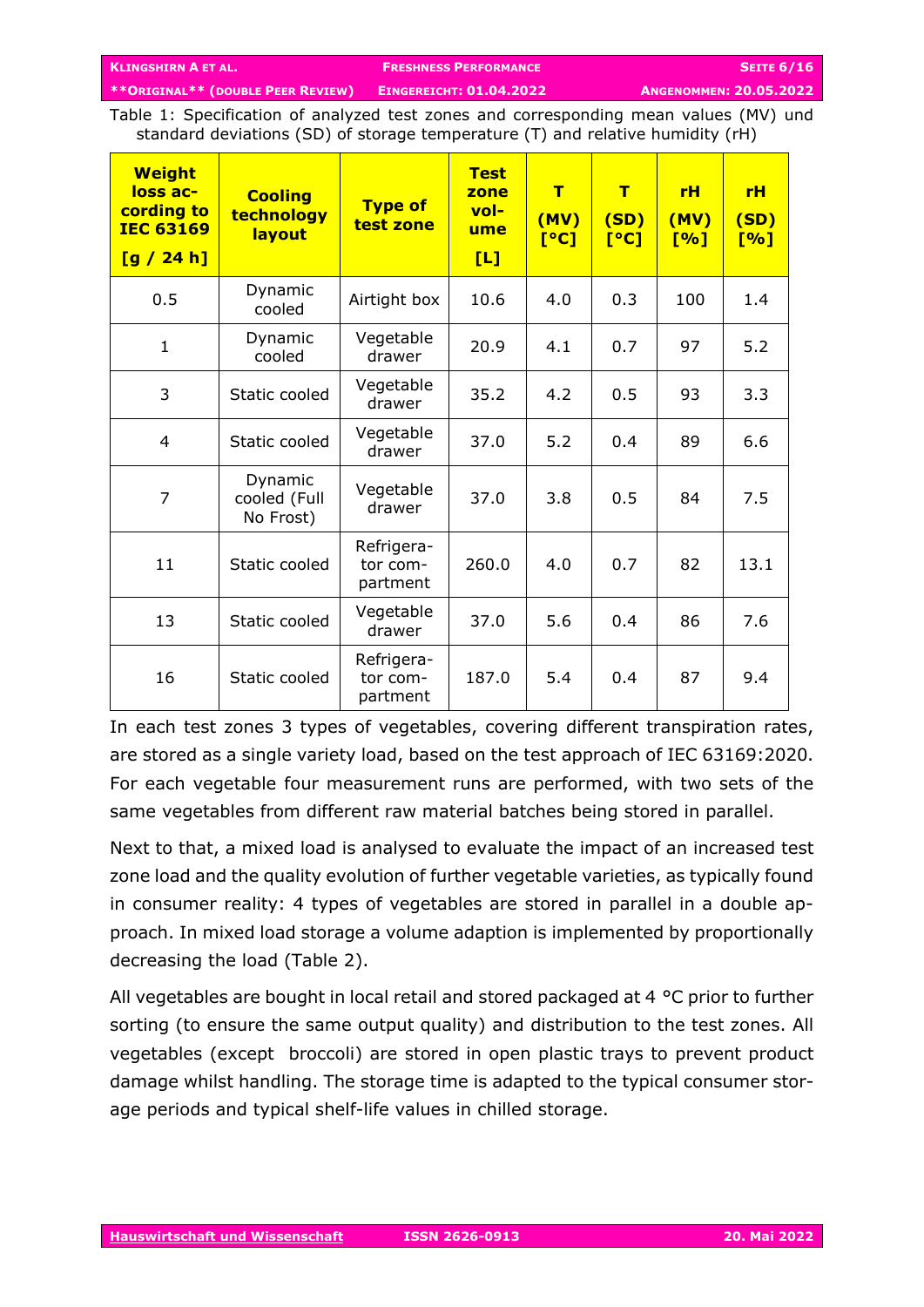Table 2: Specification of stored vegetables, storage time and test zone loads (SL: single load, ML: mixed load)

| <b>Vegetable</b><br>commodity | <b>Storage</b><br>time<br>[days] | <b>Load in test zone</b>                                                                               | <b>Plastic tray di-</b><br>mension |  |
|-------------------------------|----------------------------------|--------------------------------------------------------------------------------------------------------|------------------------------------|--|
| Spinach leaves                | 7<br>SL: 50 g                    |                                                                                                        | $5 \times 12 \times 17$ cm         |  |
| Carrots (without<br>green)    | 14/9                             | SL: 450 g ( $\sim$ 4 carrots)<br>ML: 180 g $-$ 450 g (2 - 4 carrots,<br>depending on test zone volume) | $6 \times 13 \times 22$ cm         |  |
| Lamb 's lettuce               | 7/9                              | SL: 50 g<br>ML: 20 g $-$ 50 g<br>(depending on test zone volume)                                       | $5 \times 12 \times 17$ cm         |  |
| <b>Broccoli</b>               | 9                                | ML: 425 g $-$ 1500 g<br>(1 - 3 broccoli, depending on test<br>zone volume)                             | without tray                       |  |
| Romaine lettuce               | 9                                | ML: $100 g - 350 g$<br>(1-3 lettuce hearts, depending on<br>test zone volume)                          | 6 x 13 x 22 cm                     |  |

The analysis parameters are FWL (in g and %) and sensory quality, from which quality loss and maximum storage time are derived. The analyses are conducted in two- to four-day intervals, depending on the quality evolution dynamics of each vegetable variety. The change in sample weight in relation to the initial weight is determined as the percentage FWL, using an analytical balance (L 2200 S Sartorius, Readability: 0.01 g). The sensory analysis of the stored vegetables follows DIN 10952 (evaluation test with scale), based on a 6-point scale, also allowing 0.5 evaluation steps. A value of 1 is representing a superior quality and a value of 6 is describing an insufficient quality with completely changed characteristics.

Two trained panellists perform all analyses. The sensory evaluation covers colour, texture, and odour analyses, which are summed up to a total quality index, with different weight factors for the sensory attributes, depending on the vegetable variety (Table 3). Odour is neglected for carrots and romaine lettuce, as it is below the threshold level within the analysis period. The quality index of 3.6 corresponds to the consumption limit and is equivalent to the end of the shelf life (SL) of the product. The definition of a reference value based on quantitative descriptive tests follows basic shelf-life evaluation procedures of the food industry (Kilcast 2000). If the limit value of 3.6 is not reached within the analysis period, the maximum storage time is determined by regression analysis, thus estimated a maximum.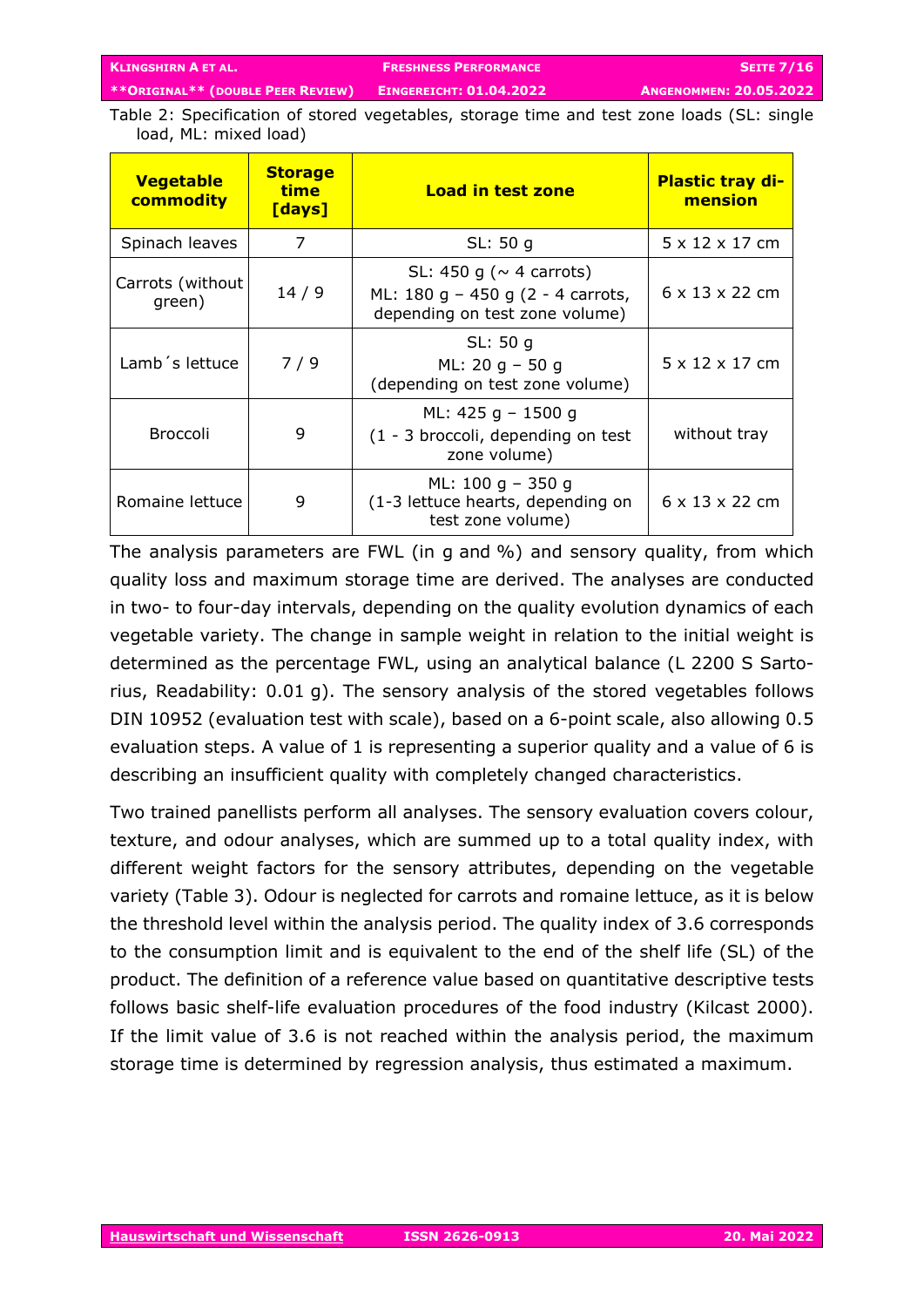Table 3: Sensory index calculation by vegetable commodity

| <b>Vegetable commodity</b> | <b>Sensory quality index</b>                |  |  |
|----------------------------|---------------------------------------------|--|--|
| Spinach                    | (Colour x 3 + Odour x 2 + Texture x 5) / 10 |  |  |
| Carrots                    | (Colour $x$ 2 + Texture $x$ 3) / 5          |  |  |
| Lamb's lettuce             | (Colour x 3 + Odour x 2 + Texture x 5) / 10 |  |  |
| <b>Broccoli</b>            | (Colour x 3 + Odour x 2 + Texture x 5) / 10 |  |  |
| Romaine lettuce            | (Colour $x$ 2 + Texture $x$ 3) / 5          |  |  |

On each monitoring day a photo of the stored vegetable commodities is taken. The temperature and relative humidity in each test zone are monitored throughout the whole storage period, using mobile USB temperature and rH-data loggers (Omega engineering, OM-EL-USB-2L-LCD).

# **Results and discussion**

## **Consumer survey on fruit and vegetable storage in refrigerators**

To take sufficient account of typical consumer storage behaviour in the evaluation of the performance of storage systems, fruit, and vegetable consumption and storage patterns retrieved by the online survey and the photo analysis, are summed up as a starting point. All respondents indicate to buy fresh fruits and vegetables at least 2-3 times a week, which agrees with the shopping frequency data for fresh produce in Germany (HDE 2021). The storage period of fresh produce varies between 1 up to more than 14 days: 75 % state to consume the products within one week or less. This confirms, as also shown by Cox & Downing (2007) or Chardon & Swart (2016), that a good retention of the quality must be provided in storage for approximately 7 to 10 days for highly perishable produce.

In the survey 18 % state that food spoilage does not occur upon storage; the most common reasons for fruit and vegetable losses in storage are microbial decay (24 %), changes in colour (19 %) or texture (17 %), as found in other studies (Danone 2021).

The following figures sum-up the online survey and photo analysis results of the vegetable drawers filling level (A), the variety of stored fruits and vegetables (B) and the fruit and vegetable packaging status in storage (C).

Regarding the **filling level** (Figure 1 A) the data from the analysed photos and the online survey do not show any differences: In about 60 % of the vegetable drawers the load level is  $> 75$  %. In 16 % of the drawers also further goods like preserved foods and beverages are stored  $(\sim 18\%)$ .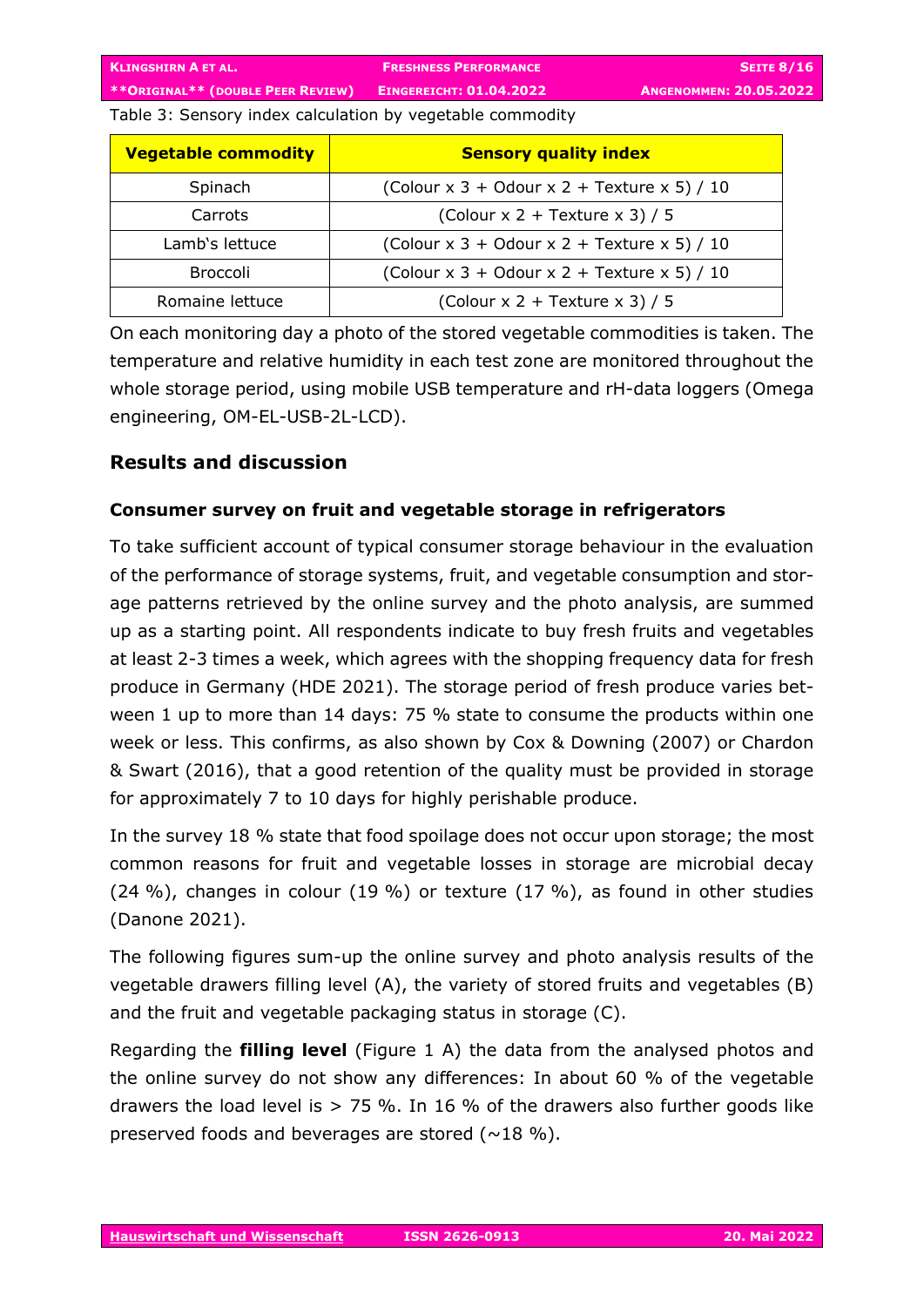

Figure 1: Vegetable drawer filling level (A), fruit and vegetable variety (B) and fruit and vegetable packaging status (C)

The **variety of commodities** (Figure 1 B) ranges from 1 to up to 10, with 3.3 different varieties in average. Fruit vegetables (34 %), leafy vegetables (20 %) and roots and tubers (19 %) are the most common. About half of the observed vegetable drawers contain fruits (Figure 1 B). About one third (32 %) are tropical fruits (e.g., bananas and mangos), which should not be stored in the refrigerator, as they are temperature sensitive. The high share of storage of cold-sensitive products may be related to the higher ambient temperatures during the survey period. Berries, which belong to highly perishable fruits, are also found in one third (32 %) of the drawers. Stone fruit and pome fruit are stored in equal proportions  $(\sim 18 \frac{9}{6})$ .

Regarding the **packaging status** respondents indicate to mostly store vegetables (60 %) and fruits (50 %) without packaging. The photo analysis shows slightly different shares (43 % / 60 %, Figure 1 C). Approximately 30 % of stored goods are in their original packaging; re-packaging is thus subordinate in importance. The photo analysis further reveals a highly diverse packaging behavior starting from a completely packed storage to a completely unpackaged storage (Figure 2, pictures from left to right).



Figure 2: Diversity of food packaging status in vegetable drawers (data from online-survey)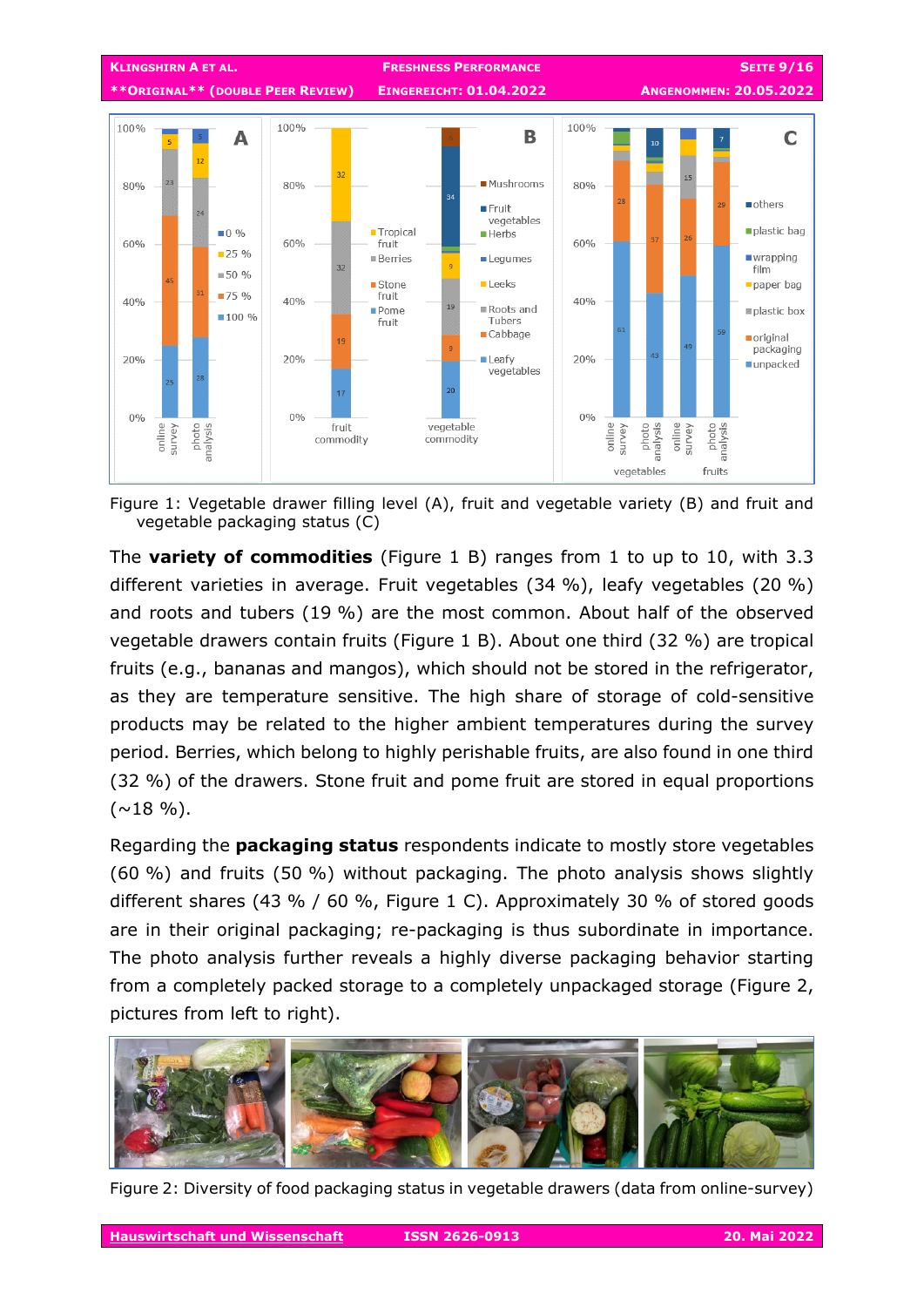The photo analysis also reveals further storage aspects that must be considered in overall freshness retention: Products are frequently stored in several layers, enhancing mechanical damage and thus decay. In  $\sim$  40 % of the drawers cut products are stored, of which 79 % are stored without an additional packaging, further enhancing weight loss (Figure 2).

### **Weight loss and vegetable quality evolution analysis**

The following figures illustrate the FWL [%] and the maximum storage time [days] by test zone weight loss (cf. Table 1) according to IEC 63169:2020. Table 4 outlines the corresponding maximum shelf-life values by weight loss rate. For all test runs and settings the FWL increases with increasing test zone FWL-rates, strongly supporting the underlying principle of IEC 63169:2020. Raw material variations are shown in all vegetables, underlining the necessity of a food simulant, as currently applied.

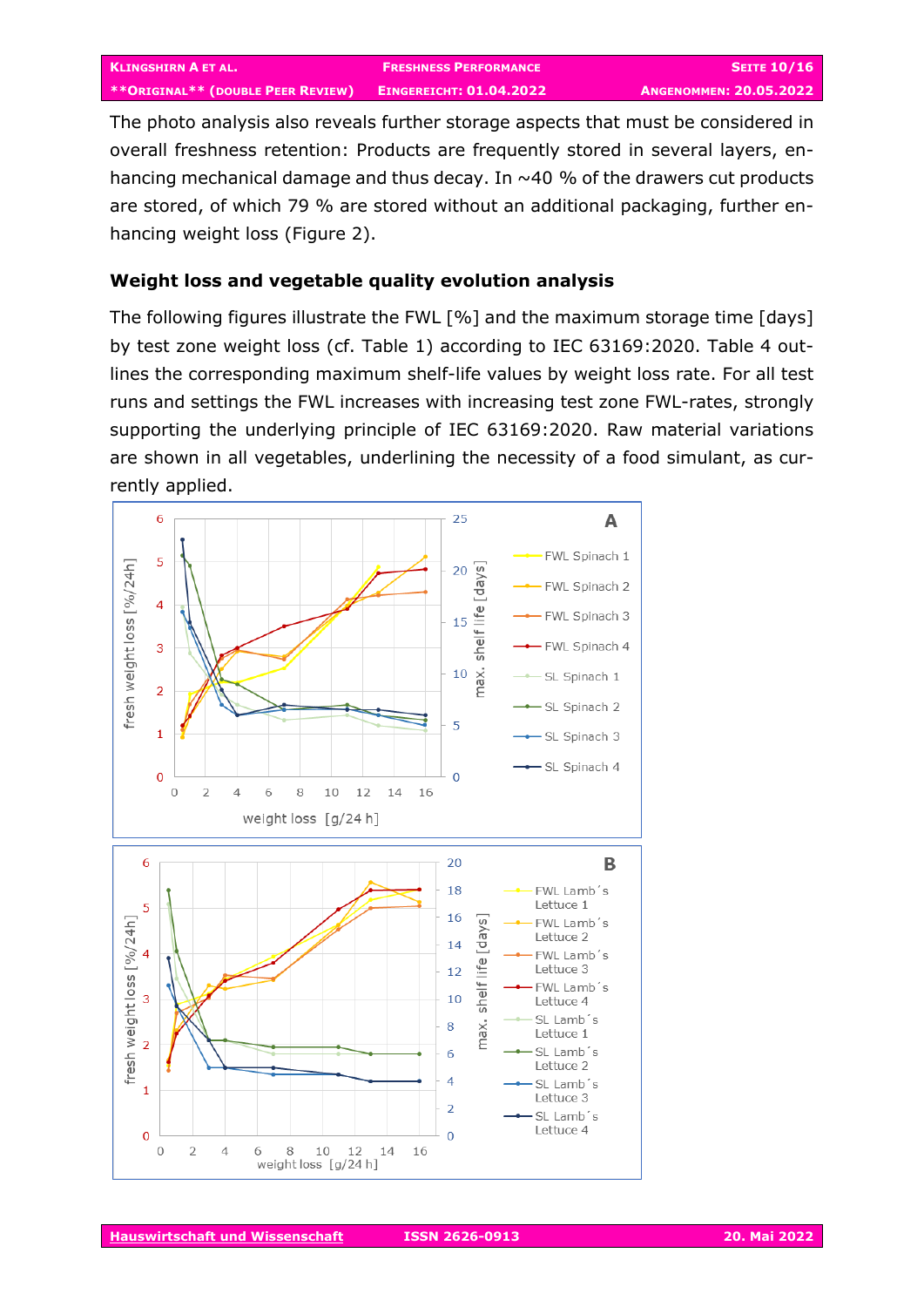

Figure 3 (A-D): FWL and maximum SL in spinach (A), lamb´s lettuce (B), carrots (C) and mixed load (D) by weight loss rate

For **spinach** (Figure 3 A) the FWL follows a linear increase (weight loss rate / day  $\sim$  0.57 %), showing a flattening from 13 g / 24 h onwards indicating that the maximum weight loss level has been reached. The SL shows a linear decrease from 0.5 to 4 g / 24 h. From test zone weight loss rates of  $>$  4 g / 24 h onwards, the differences in maximum storage time are negligible.

In **lamb´s lettuce** (Figure 3 B) the second leafy vegetable commodity being analysed, the very same pattern is shown in FWL with weight loss rates / 24 h of 0.67 % and a flattening from 13 g / 24 h onwards. The SL follows a linear decrease to a rate of 3 g / 24 h, the SL differences  $>$  3 g / 24 h onwards are neglectable. An obvious difference in SL in storage varieties 1 and 2 is clearly visible, caused by the different raw material batches used. However, these differences do not become obvious in FWL.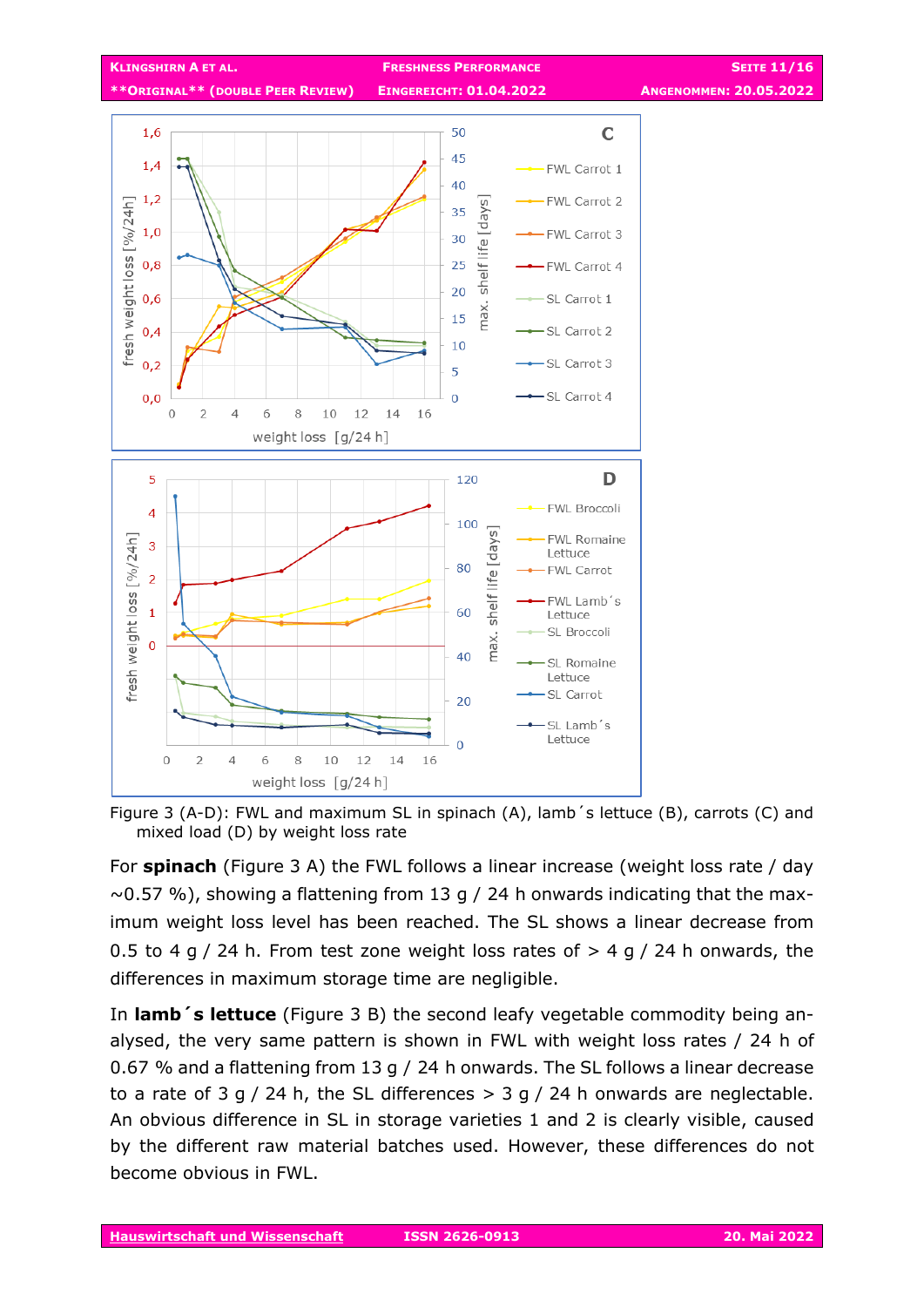Figure 4 clearly shows that for high sensitive leafy vegetables just storage systems with weight loss rates < 3 g / 24 h will come up to typical maximum storage times of up to 7 days, as FWL induces strong texture loss and colour change. No differences are found between the vegetables stored in zones with a weight loss rate > 3 g / 24 h.



Figure 4: Quality evolution of lamb´s lettuce at storage day 0, 3 and 7, stored in test zones with weight loss rates of 0.5, 3, 11 and 16 g / 24 h

In carrots, the change of the FWL and the maximum storage time shows a stronger characteristic with increasing weight loss values. The FWL of **carrots** (Figure 3 C) shows a linear increase with weight loss rates of 0.1 % / 24 h. In between a flattened increase (0.07 % / 24 h) is shown up to 11 g / 24 h. The SL follows a linear decrease to a rate of 4 g / 24 h, the SL differences  $> 11$  g / 24 h onwards are neglectable. In general, carrots have the longest SL of all stored vegetables with about 45 days in the test zone 0.5 g / 24 h. The variances can be explained by the different organic structures of the used vegetables. The high surface to mass ration in spinach and lamb´s lettuce leads to a fast weight loss and therefore to a fast loss of quality resulting in a shorter SL. The retrieved data indicate that this process significantly accelerates above a specific fresh weight value of approx. 4 g / 24 h. In comparison to this, carrots have a much smaller surface to mass ratio.

The **mixed load** evolution is shown in Figure 3 D with an adjusted primary y-axis for a better distinction of the results. The FWL and SL of **lamb´s lettuce** in mixed load is comparable to the single load values with 0.5 % FWL / 24 h. The SL of **carrots** in mixed load is twice as high as the SL of the single load carrots, due to the different raw material batches used.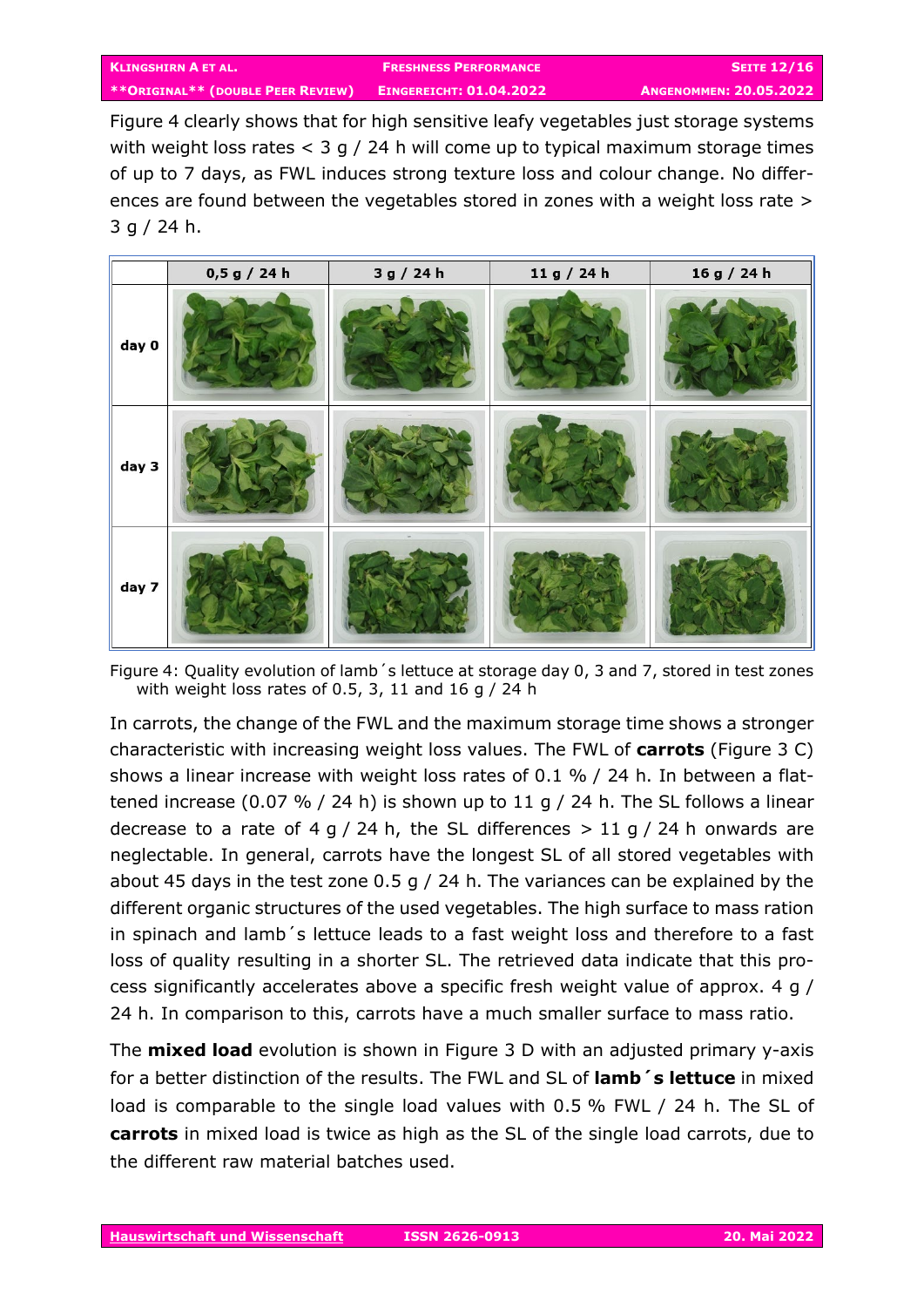For **broccoli,** the FWLs follows a linear increase to a rate of 7 g / 24 h to 11 g / 24 h, showing a flattening from 11 g / 24 h onwards. The SL decreases to rate of 1 g / 24 h onwards the shelf-life differences are neglectable, as they only decrease slightly. The FWL of **romaine lettuce** increases to a rate of 3 g / 24 h, further on the FWL hardly increases.

The SL increases with decreasing test zone weight loss rates, allowing for a clear differentiation of test zone freshness performance. Taking into consideration typical consumer behavior, best performing test zones showing weight loss rates ≤ 3 g / 24 h, especially address consumers who demand for extended storage times and consumers who typically have perishable leafy vegetables in stock. The SL in such storage zones can be increased by a factor of up to 4 for carrots, by a factor of 3 for broccoli, lamb 's lettuce and spinach up to 3 and by a factor of 2 for romaine lettuce (Table 4).

Table 4: Maximum storage time of all stored vegetables, including a comparison of single and mixed load data (practical SL is highlighted, data obtained by regression analysis is preceded by  $" \sim / >"$ )

|                                                                            | <b>Maximum storage time [days]</b> |                                  |                        |                         |                                  |                        |                                          |
|----------------------------------------------------------------------------|------------------------------------|----------------------------------|------------------------|-------------------------|----------------------------------|------------------------|------------------------------------------|
| <b>Weight</b><br>loss acc.<br>to EN<br><b>IEC</b><br>63169<br>[g/24]<br>h] | <b>Spinach</b><br>(SL)             | Lamb's<br><b>lettuce</b><br>(SL) | <b>Carrots</b><br>(SL) | <b>Broccoli</b><br>(ML) | Lamb's<br><b>lettuce</b><br>(ML) | <b>Carrots</b><br>(ML) | <b>Romaine</b><br><b>lettuce</b><br>(ML) |
| 0,5                                                                        | ~19,5                              | ~15                              | >40                    | $>25$                   | ~15.5                            | >50                    | >30                                      |
| $\mathbf{1}$                                                               | ~15,5                              | ~11                              | >40                    | 15                      | ~13                              | ~50                    | >28                                      |
| 3                                                                          | 8.5                                | 6,5                              | $\sim$ 35.5            | ~13.0                   | 9,5                              | ~0.40                  | $~1$ $\sim$ 26                           |
| $\overline{4}$                                                             | $\overline{7}$                     | 6                                | ~10                    | 11.0                    | 9                                | $\sim$ 22              | $\sim$ 18.5                              |
| $\overline{7}$                                                             | 6.5                                | 5.5                              | ~19.5                  | 9                       | 8                                | ~15                    | ~15.5                                    |
| 11                                                                         | 6                                  | 5.5                              | ~16.5                  | 8                       | 9.5                              | 13.5                   | ~14.5                                    |
| 13                                                                         | 5.5                                | 5                                | ~13                    | 8,5                     | 5.5                              | 8                      | ~13                                      |
| 16                                                                         | 5                                  | 5                                | ~12                    | 8                       | 5.5                              | $\overline{4}$         | ~12                                      |

For most consumers, typically storing fresh produce up to 7 days, as well as consumers, predominately storing products with lower transpiration rates, storage systems up to 11 g / 24 h will sufficiently prevent product loss.

When storing predominantly leafy vegetables, a packaged product storage is recommended in storage systems  $> 4$  g / 24 h. For an average load pattern with less sensitive products this applies from  $> 11$  g / 24 h. Manufacturers must implement corresponding instructions in order to compensate for the lack of knowledge in proper product storage on the part of the user.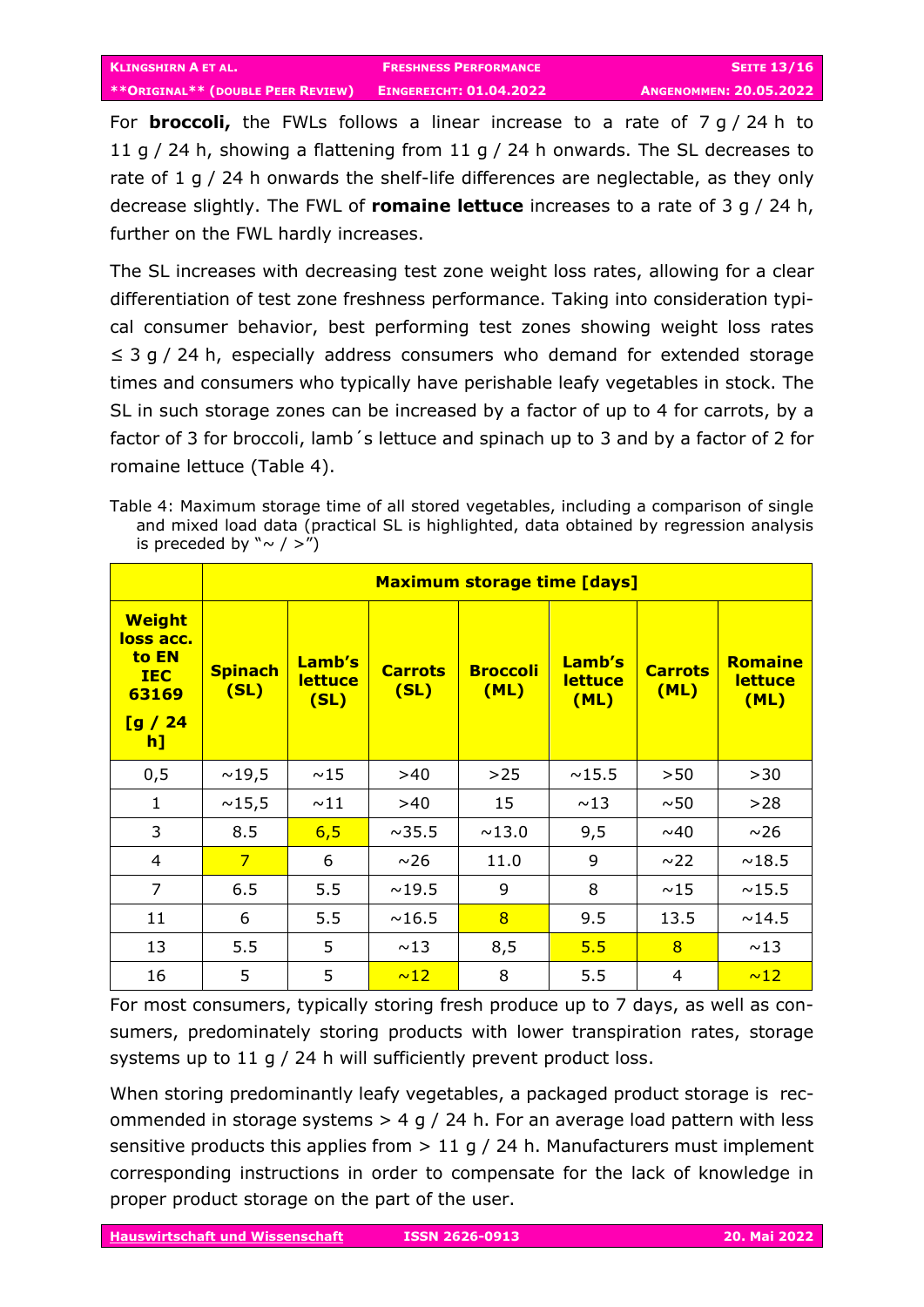The variance of the results found (e.g., deviations between two charges) can be explained by the variation of the raw material quality. It should be noted that preor post-harvest damages of the products are not always clearly visible. For example, the raw material quality of the broccoli used for this study turned out to be not satisfying.

## **Conclusion**

Refrigerators providing optimum freshness performance prevent premature product loss and compensate for incorrect product handling by the consumer.

Next to storage temperature, humidity retention is an important factor to retain food quality of perishable fresh produce in a refrigerator. The results of this study show, that at storage temperatures of  $\sim$ 4°C, humidity-controlled storage zones in refrigerators offer the possibility to improve the storage quality retention of vegetables, extending the SL of commodities by a factor of 2 or greater, providing a valuable contribution to the prevention of food loss. As consumers frequently just have limited skills in handling food properly, efficient humidity retention systems could compensate limited knowledge and thus further decrease food loss.

The investigated test method offers the possibility to distinguish different design concepts regarding the humidity retention capability, mainly for leafy vegetables. By this, the end consumer may be provided with a certain orientation, but since there are further parameters, which can impact the SL, such as the temperature in the storage zone and condensation, the judgement of a refrigerator storage system by the weight loss value provided by IEC 63169 as a kind of threshold value will not be sufficient. Therefore, further deep investigations are necessary before assessment criteria could be used as a kind of incentive system.

## **References**

- Bartz J & Brecht J (2003): Postharvest Physiology and pathology of vegetables. New York: Marcel Dekker.
- Bognar A, Bohling H, Fort H (1990): Nutrient Retention in Chilled Foods. In: Gormley T: Chilled Foods. The state of the art (305-336). London: Elsevier Applied Science.
- Chardon J, Swart A (2016): Food consumption and handling survey for quantitative microbiological consumerphase risk assessments. Journal of Food Protection (79).
- Cox J, Downing P (2007): Food Behaviour Consumer Research: Quantitative Phase. https://wrap.org.uk/sites/default/files/2020-12/Food-behaviour-consumer-research-quantitative-phase.pdf (zuletzt abgerufen am 23.02.2022).
- Danone (2021): Food Waste. Die große Verbraucher\*innen-Studie für Deutschland, Österreich und die Schweiz. https://www.danone.de/content/dam/danone-corp/danone-dach/danone-weltweit/danone-und-too-good-to-go-food-waste-studie-chartbericht.pdf (zuletzt abgerufen am 24.02.2022).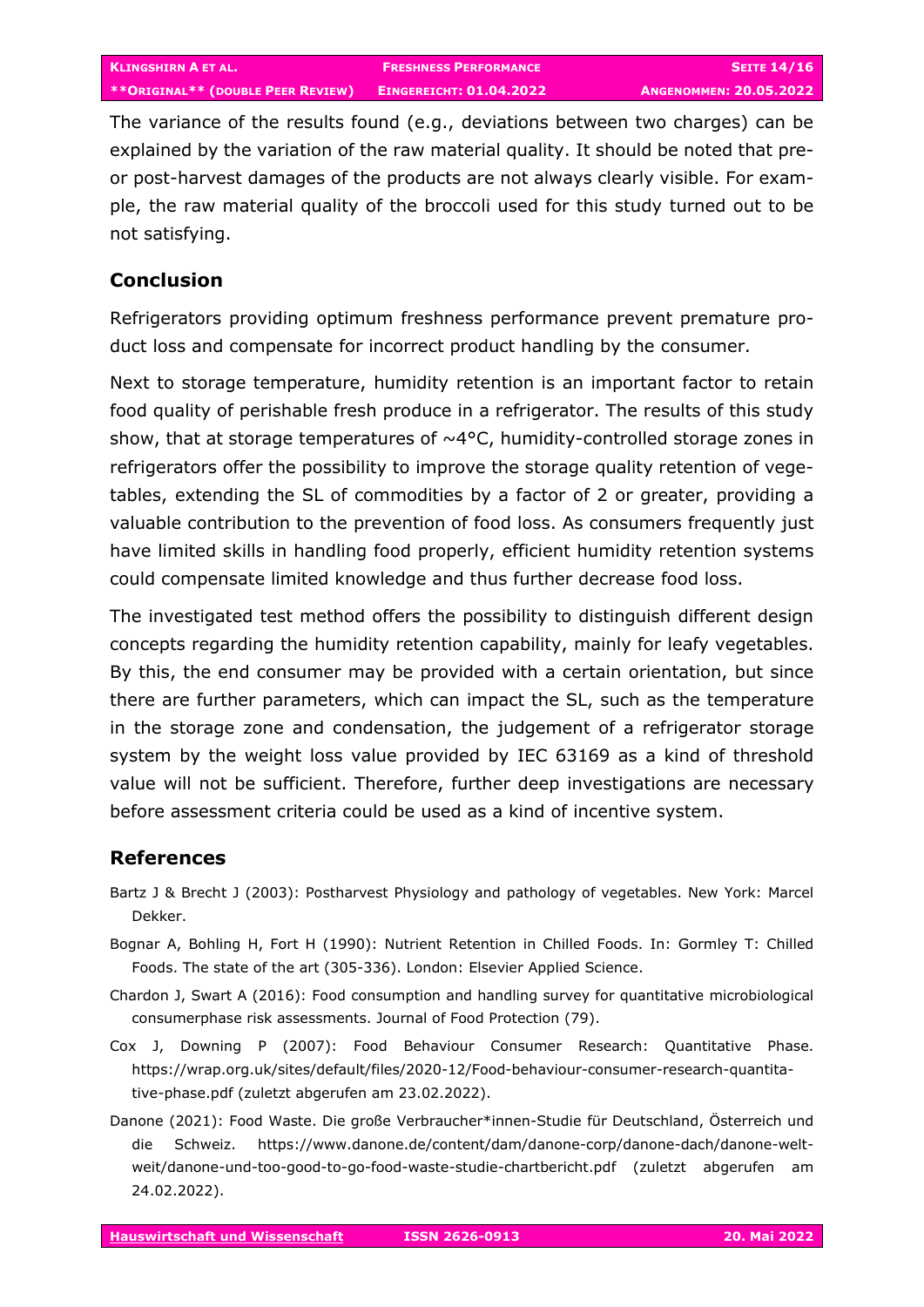- De Laurentiis V, Corrado S, Sala S (2018): Quantifying household waste of fresh fruit and vegetables in the EU. In: Waste Management(77): 238-251.
- Deutsche Welthungerhilfe (2022): Lebensmittelverschwendung. Ursachen & Fakten. https://www.welthungerhilfe.de/lebensmittelverschwendung/ (zuletzt abgerufen am: 19.02.2022).
- DIN ICE 63169:2020: Electrical household and similar cooling and freezing appliances food preservation.
- DIN 10952:1991: Sensory testing methods; evaluation test with scale, testing method.
- El-Ramady H, Domoskos-Szabolcsy E, Abdalla N, Taha H, Fári M (2014): Postharvest Management of Fruits and Vegetables Storage. Sustainable Agriculture Reviews (107). Springer International Publishing AG Switzerland.
- HDE (2021): Handelsreport Frische Lebensmittel. https://einzelhandel.de/component/attachments/download/10592 (zuletzt abgerufen am: 28.02.2022).
- Herppich W, Geyer M, Herold B, Schlüter O, Linke M (2010): Obst und Gemüse nach der Ernte. aid infodienst Ernährung, Landwirtschaft, Verbraucherschutz e. V.
- Industrieverband Agrar e. V. (2013): Verbraucher kaufen lieber perfekte Lebensmittel. https://www.iva.de/iva-magazin/umwelt-verbraucher/verbraucher-kaufen-lieber-perfekte-lebensmittel (zuletzt abgerufen am: 08.02.2022).
- Kays S & Paull R (2004): Postharvest biology. Athen: Exon Press: 435 ff.
- Kemna R & van Holsteijn F (2017): Preparatory review study on Commission Regulation (EC) No. 643/2009 and Commission Delegated Regulation (EU) No. 1060/2010: Complementary research on optimal food storage conditions in refrigeration appliances. European Union.
- Kilcast D (2000): Sensory evaluation methods for shelf-life assessment. In: Kilcast D, Subramaniam P (Ed.): The stability and shelf life of foods. Boca Raton: CRC Press: 79–105.
- Klingshirn A, Brugger L, Gienger M, Dietz LM (2019): Performancebewertung von feuchtegeregelten Gemüseschalen in Kühlgeräten. Hauswirtschaft und Wissenschaft 67 (2019), ISSN 2626-0913. https://haushalt-wissenschaft.de doi: 10.23782/HUW\_14\_2019.
- Klingshirn A et al. (2020): Test design for condensate analysis in refrigerator vegetable drawers. Hauswirtschaft und Wissenschaft 68 (2020), ISSN online 2626-0913. https://haushalt-wissenschaft.de doi: 10.23782/HUW\_18\_2019.
- Nutrition Hub (2021): Trendreport Ernährung 2021: pflanzlich, smart und klimafreundlich. https://www.nutrition-hub.de/post/nutrition-trend-report-die-10-wichtigstenern%C3%A4hrungstrends-2021 (zuletzt abgerufen am: 10.02.2022).
- Waste and Resources Action Programme (2008): Helping consumers reduce fruit and vegetable waste. https://wrap.org.uk/sites/default/files/2020-10/WRAP-RTL044-001%20Final%20report.pdf (zuletzt abgerufen: 14.02.2022).
- Wucher H, Klingshirn A, Brugger L, Stamminger R, Kölzer BS, Engstler A & Gindele T (2021): Evaluation of humidity retention in refrigerator storage systems by application of a food simulant. International Journal of Refrigeration-revue Internationale Du Froid.